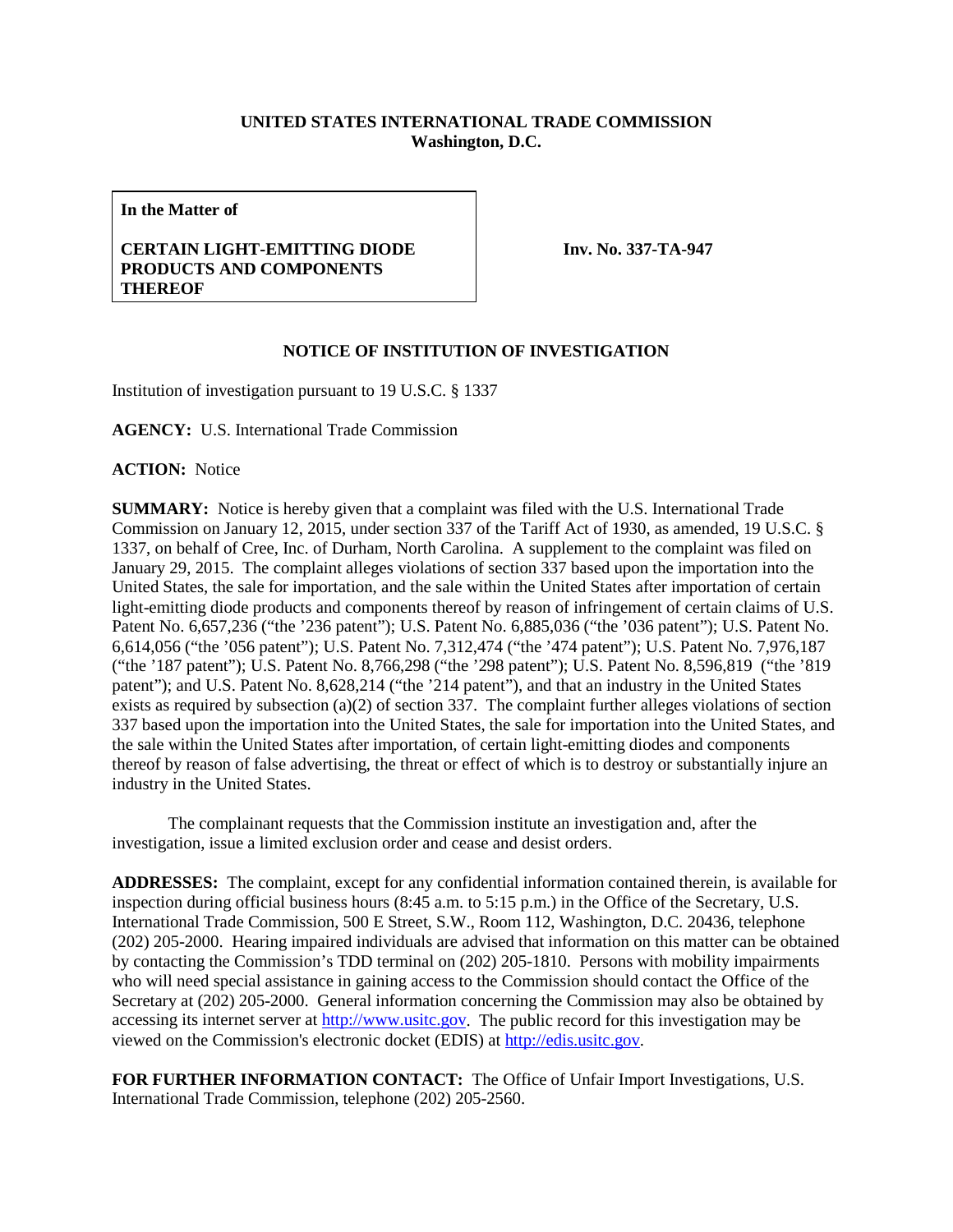**AUTHORITY:** The authority for institution of this investigation is contained in section 337 of the Tariff Act of 1930, as amended, and in section 210.10 of the Commission's Rules of Practice and Procedure, 19 C.F.R. § 210.10 (2014).

**SCOPE OF INVESTIGATION:** Having considered the complaint, the U.S. International Trade Commission, on February 11, 2015, **ORDERED THAT** –

(1) Pursuant to subsection (b) of section 337 of the Tariff Act of 1930, as amended, an investigation be instituted to determine:

(a) whether there is a violation of subsection  $(a)(1)(B)$  of section 337 in the importation into the United States, the sale for importation, or the sale within the United States after importation of certain light-emitting diode products and components thereof by reason of infringement of one or more of claims 1, 2, 4-6, 8, 11, 12, 14-16, 20, 23-26, 28, and 32 of the '236 patent; claims 1-7, 9-11, and 13 of the '036 patent; claims 1-4, 6, and 10 of the '056 patent; claims 1-3, 6, 7, and 15-21 of the '474 patent; claims 1-6 and 26-30 of the '187 patent; claims 1-5 of the '298 patent; claims 1-4, 6-12, 19, 22-28, and 52-59 of the '819 patent; and claims 7, 8, 14, 15-19, 24, and 25 of the '214 patent, and whether an industry in the United States exists as required by subsection (a)(2) of section 337;

(b) whether there is a violation of subsection  $(a)(1)(A)$  of section 337 in the importation into the United States, or the sale of certain light-emitting diode products and components thereof by reason of false advertising, the threat or effect of which is to destroy or substantially injure an industry in the United States;

(2) For the purpose of the investigation so instituted, the following are hereby named as parties upon which this notice of investigation shall be served:

(a) The complainant is:

Cree, Inc. 4600 Silicon Drive Durham, NC 27703

(b) The respondents are the following entities alleged to be in violation of section 337, and are the parties upon which the complaint is to be served:

> Feit Electric Company, Inc. 4901 Gregg Road Pico Rivera, CA 90660

Feit Electric Company, Inc. Zone B, 2/F, Xinyu Building, No. 17 Huoju East Road, Huli District Xiamen, China

Unity Opto Technology Co., Ltd. 10th Floor, No. 88-8, Sec. 1 Guangfu Road, Sanchong District New Taipei City 241 Taiwan